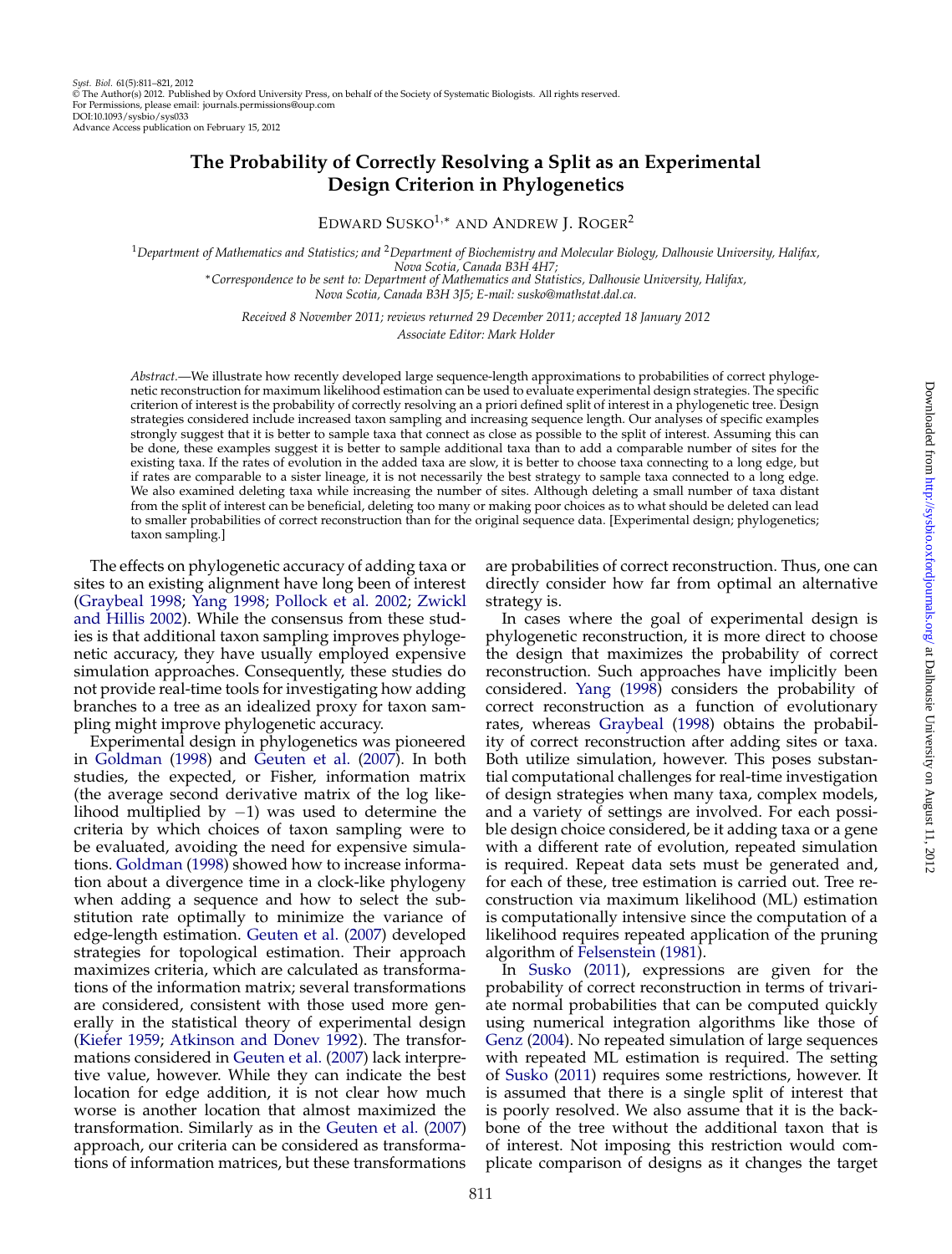### MATERIALS AND METHODS

<span id="page-1-0"></span>An example that will be considered presently is the seed plant phylogeny of [Geuten et al.](#page-10-0) [\(2007](#page-10-0)) reproduced in Figure 1. Probabilities of correct reconstruction will be calculated for two splits labeled *X* and *Y* under various scenarios about where one might be able to sample additional taxa. To consider the merits of design strategies for alternative splits of interest, one can traverse the tree. For illustration, consider the split *X* under the hypothesis that it is poorly resolved. Due to its statistical consistency properties, the ML tree will eventually correctly estimate the Monocot and "Other" subtrees, or at least that these groups are separated from each other. Thus, if the four subtrees neighboring it are clearly separated from each other, with large sequence lengths, the three trees in Figure 2 will be the only trees with appreciable probability of being estimated. More generally, we assume that the generating tree is Topology 1 of Figure 2 and that groups of taxa in the subtrees 1– 4 are separated from each other. It follows that, with large sequence lengths, the topology estimated will be one of the Topologies 1–3. Our design criterion is an approximation to the probability that the correct topology among these three is estimated. To investigate sampling strategies, we can calculate the probability of correctly estimating the topology



FIGURE 1. The seed plant phylogeny with splits of interest labeled *X* and *Y*. A split of interest gives rise to three different possible resolved topologies determined by the four edges nearest to it. For the split *X*, these have *Arabidopsis* sister to either *Magnolia*, the Monocots, or the group labeled Other. For the split *Y*, these have *Welwitschia* sister to either *Pinus*, the Cycads, or the remaining group containing *Psilotum* and the *Angiosperms*.

- 1. with longer sequences.
- 2. with additional branches added to the tree as a proxy for additional taxon sampling.
- 3. with taxa deleted but with additional sites.

Examples will be given in the results section for each of these applications. The criteria can also be used as an additional measure of uncertainty in a given phylogenetic analysis. Calculating the probability with a smaller middle edge than the estimated one (for instance, the lower bound of a 95% confidence interval for the middle edge) gives a measure of the certainty of estimation.

In the general setting of Figure 2, the topology estimated will be one of the Topologies 1–3 with Topology 1 being correct. We consider a range of lengths for the middle edge in Topology 1, denoted  $t_{0m}^{(n)}$ , decreasing to 0 as a function of the sequence length *n*; *m* indexes the middle edge. The other edges in the tree remain fixed as a function of sequence length and the edge-lengths leading to the subtrees 1–4 are positive. To ensure that the probabilities of reconstruction are not simply 1 regardless of design considerations, it is necessary to have  $t^{(n)}_{0m}$  decrease to  $0$  but at a rate that is not too slow. It turns out that having  $t_{0m}^{(n)} \approx a/\sqrt{n}$ , for some constant *a*, is the appropriate choice to avoid trivial limiting probabilities of correct reconstruction.

Let  $P_0(\boldsymbol{d}, A)$  denote the probability that a normal random vector  $(X, Y, Z)$  with a mean **d** and covariance matrix *A* has all positive elements:  $X > 0$ ,  $Y > 0$ , and *Z* > 0. The theory developed in [Susko](#page-10-0) ([2011\)](#page-10-0) gives the probability that topology *j* is estimated as

$$
P_0(\boldsymbol{d}^{(1)}, A^{(1)}) + P_0(\boldsymbol{d}^{(2)}, A^{(2)}),
$$
\n(1)



FIGURE 2. The competing topologies when the split of interest *X* in Figure 1 are not well-resolved. More generally, there may be any number of taxa in the four groups determined by the split of interest and its neighboring edges, leading to three competing topologies labeled 1–3.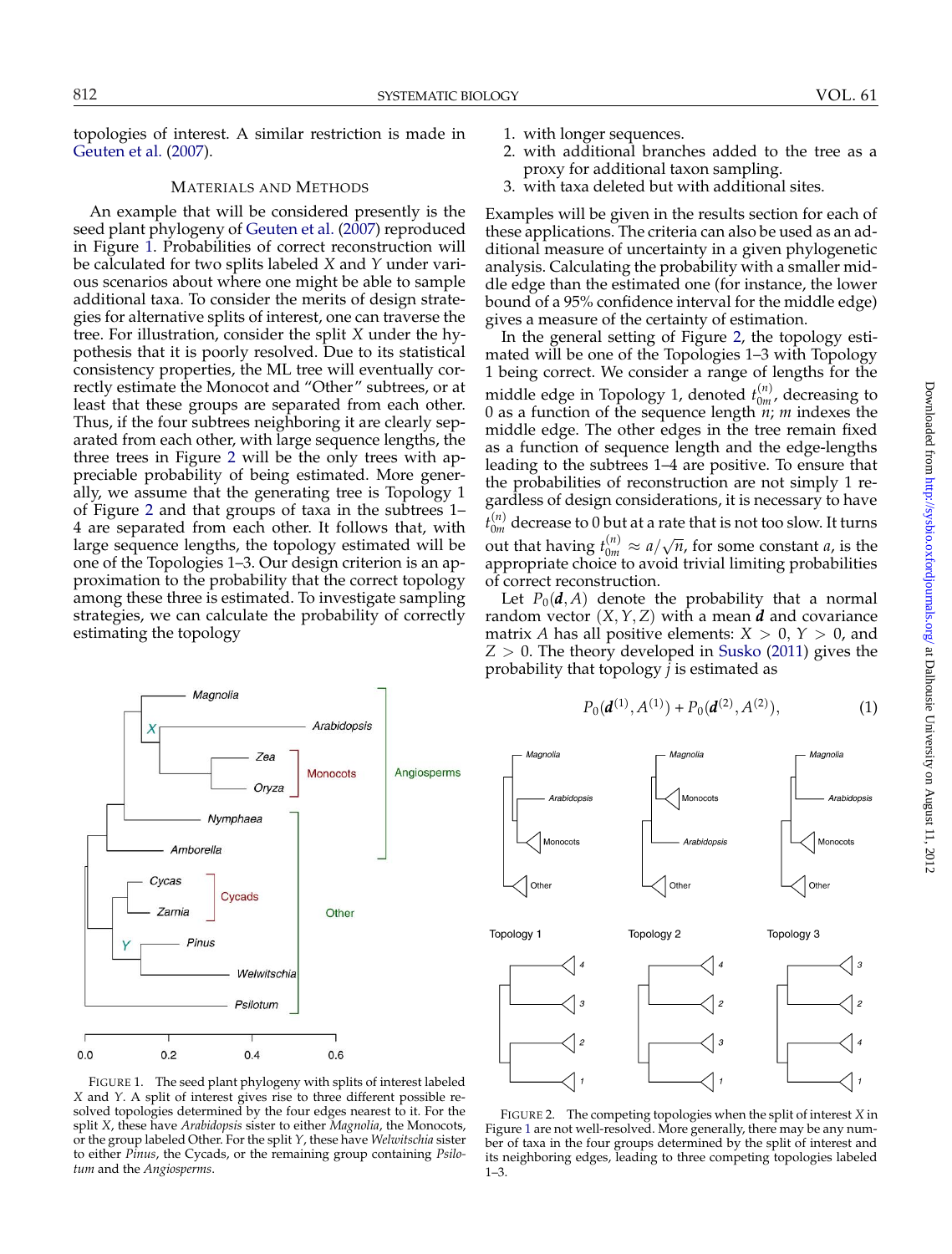for some particular values of  $d^{(1)}$ ,  $d^{(2)}$ ,  $A^{(1)}$ , and  $A^{(2)}$ whose derivation we will discuss presently. Calculation of the limiting probabilities thus requires only the ability to calculate probabilities for a trivariate normal distribution. This can be accomplished using the numerical integration methods of [Genz](#page-10-0) [\(2004](#page-10-0)).

The expression [\(1](#page-1-0)) arises from approximations to the differences,  $\Delta l_i$ , between the maximized log likelihood for the *j*th topology and the maximized log likelihood for that topology but with the middle edge-length set to 0. Up to terms that will be small for large sequence lengths,  $\Delta l_i$  is determined by what can be referred to as a standardized score, *V<sup>c</sup> jn*. This quantity is based on the first derivative of the log likelihood with respect to the length of the middle edge, evaluated when that edgelength is set to 0. A correction, described in (3) of [Susko](#page-10-0) [\(2011](#page-10-0)), is made for estimation of the other edge-lengths in the tree (which is the reason for the superscript *c*), and the quantity is standardized to have variance 1. When  $V_{jn}^c$   $\leq$  0, the optimal middle edge-length is 0 and  $\triangle l_j$ is 0. Otherwise,  $\Delta l_j = [V_{jn}^c]^2/2$ , up to terms that will be small for large sequence lengths.

The difference between the log likelihoods for the *j*th and *r*th topologies is the same as 4*lj*−4*lr*. The reason for this is that the log likelihoods with middle edge-lengths set to 0 are the same for the two trees and cancel in  $\Delta l_i - \Delta l_r$ , leaving the difference in optimized log likelihoods for the two topologies. Because  $\Delta l_i$  is 0 when  $V_{jn}^c$  < 0, topology *j* will never be preferred to *r* if  $V_{jn}^c$  < 0. Thus, there are two cases where the topology *j* may be preferred to *r*: (i)  $V_{in}^c > 0$  and  $V_{in}^c > 0$ , in which case the log likelihood difference is  $[V_{jn}^c]^2/2 - [V_{rn}^c]^2/2$ ; or (ii)  $V_{in}^c > 0$  and  $V_{in}^c < 0$ , in which case the log likelihood difference is  $[V_{jn}^c]^2/2$ . In case (ii), the log likelihood difference is always positive, so that topology *j* is always preferred. In the case (i), since  $V_{jn}^c$  and  $\tilde{V}_{rn}^c$  are both positive, the approximate log likelihood difference,  $[V_{jn}^c]^2/2 - [V_{rn}^c]^2/2$ , is positive if and only if  $V_{jn}^c > V_{rn}^c$ . Since  $V_{in}^c$  is always larger than  $V_{rn}^c$  in case (ii), we can succinctly summarize the condition under which *j* is preferred to *r* as

$$
V_{jn}^c > 0, \quad V_{jn}^c - V_{rn}^c > 0. \tag{2}
$$

Topology *j* is estimated if it is preferred to the two other topologies, say *r* and *s*. We can break this into mutually exclusive events (so that the corresponding probabilities can be summed) as (i) topology *j* is preferred to topology *r* and  $V_{rn}^c > V_{sn}^c$ , implying topology *r* is at least as good as topology *s*; or (ii) topology *j* is preferred to topology *s* and  $V_{sn}^c > V_{rn}^c$ , implying topology *s* is at least as good as topology *r*. Describing these events through (2), we get that the probability that topology *j* is estimated is

$$
P(V_{jn}^{c} > 0, V_{jn}^{c} - V_{rn}^{c} > 0, V_{rn}^{c} - V_{sn}^{c} > 0)
$$
  
+
$$
P(V_{jn}^{c} > 0, V_{jn}^{c} - V_{sn}^{c} > 0, V_{sn}^{c} - V_{rn}^{c} > 0).
$$
 (3)

In [Susko](#page-10-0) ([2011\)](#page-10-0), it is shown that  $[V_{1n}^c, V_{2n}^c, V_{3n}^c]$  has an approximate multivariate normal distribution. Expressions for the mean vector  $\mu$  and covariance matrix  $\Sigma^c$ are given in that paper and will not be repeated here.  ${\rm Since}~[V_{jn}^c,V_{jn}^c-V_{sn}^{\bar{c}},V_{rn}^c-V_{sn}^c]$  is a linear transformation of these normal vectors, it too is normal with a mean and covariance matrix,  $\boldsymbol{d}^{(1)}$  and  $A^{(1)}$ , that can be determined in a relatively straightforward manner from  $\Sigma^c$  and  $\mu$ . Similarly,  $[V_{jn}^{\tilde{c}},V_{jn}^c-\overline{V_{sn}^c},V_{sn}^c-V_{rn}^c]$  has a normal distribution. Letting  $\hat{d}^{(2)}$  and  $A^{(2)}$  denote its mean vector and covariance matrix, we can reexpress (3) as [\(1](#page-1-0)).

The exact form of  $\boldsymbol{d}^{(1)}$ ,  $\boldsymbol{d}^{(2)}$ ,  $A^{(1)}$ , and  $A^{(2)}$  are given in equations (10–11) of [Susko](#page-10-0) ([2011\)](#page-10-0) and, due to their complexity, are not be repeated here. We can, however, use their properties to explain the constraint that the small middle edge in Topology 1 has  $t_{0m}^{(n)} \approx a/\sqrt{n}$  for some constant *a*. In the approximations, it is only the means  $d^{(1)}$  and  $d^{(2)}$  that depend on *a*. When calculation is for the probability of correctly estimating Topology 1, the vectors  $\boldsymbol{d}^{(1)}$  and  $\boldsymbol{d}^{(2)}$  satisfy that

$$
d^{(1)} = a[x_1, y, z],
$$
  

$$
d^{(2)} = a[x_2, -y, z],
$$

for some constants  $x_1$ ,  $x_2$ ,  $y$ , and  $z$ , independent of  $a$ , whose exact form need not be known but which satisfies that  $x_1$ ,  $x_2$ , and *z* are positive. If  $y > 0$ , then for *a* large  $d^{(1)}$ will have all large and positive entries. Since a normal random vector  $(X, Y, Z)$  is highly likely to have positive entries if its component means are large*,*  $P_0(\boldsymbol{d}^{(1)},A^{(1)})$  in [\(1](#page-1-0)) will be close to 1. Similarly if  $y < 0$ , one can show that  $P_0(\boldsymbol{d}^{(2)}, A^{(2)}) \approx 1$ . Thus, the probability of correctly reconstructing the tree is close to  $\overline{1}$  for *a* large. This is true regardless of what design strategy is being considered, making it an uninteresting case. In the other direction, as *a* gets small, the means get close to 0, and the limiting probability is the same as the probability that Topology 1 is estimated when the generating tree is completely unresolved at the split of interest. Design strategies to increase the probability of estimating Topology 1 are no longer of interest because it is no longer the sole correct tree. One thing to note about the above discussion is that although the constraint  $t_{0m}^{(n)} \approx a/\sqrt{n}$  is necessary for the theory, it does not need to be considered from a practical perspective. Simply plugging in values of *a* and *n* in the approximation will yield approximations where, if  $a/\sqrt{n}$  is too large or small, probabilities will be near 1 or small.

The quantities  $\boldsymbol{d}^{(1)}$ ,  $\boldsymbol{d}^{(2)}$ ,  $A^{(1)}$ , and  $A^{(2)}$  are calculated largely from the expected information matrices for the three trees. Here, the expected information matrix for the *j*th tree is defined as the expected value of the second derivative matrix of the negative log likelihood fixing the tree for calculation. Derivatives are taken with respect to edge-lengths but with the middle edge-length set to 0. In this sense, the approach is similar to that of [Geuten et al.](#page-10-0) [\(2007\)](#page-10-0) who consider transformations of the expected information as a design criteria. In a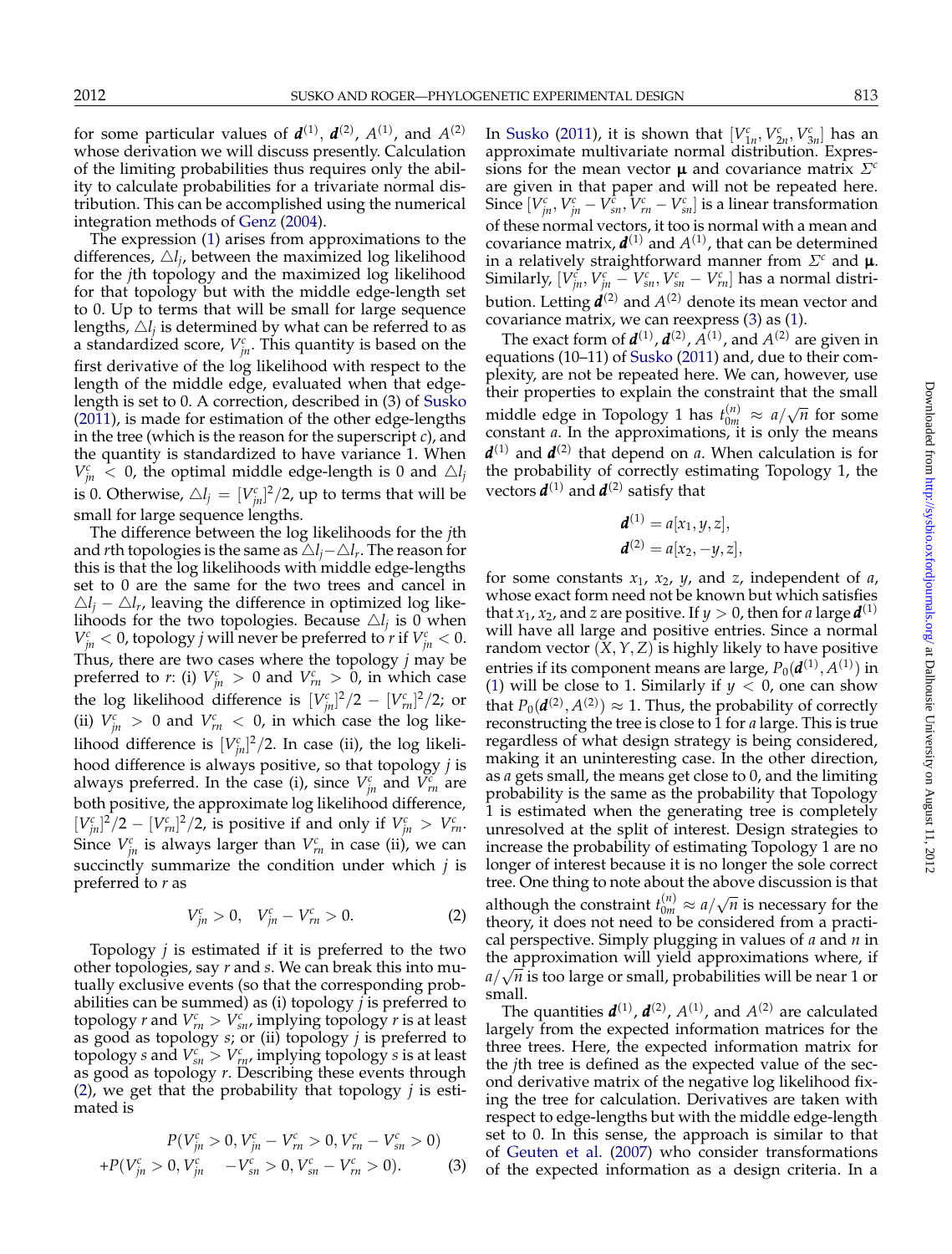<span id="page-3-0"></span>similar vein, the probabilities calculated may be viewed as transformations of the expected information matrices, albeit more directly interpretable values.

As in [Geuten et al.](#page-10-0) [\(2007](#page-10-0)), we aim to improve the accuracy of reconstruction of an evolutionary tree connecting predetermined taxa by augmenting it with additional taxa. We do not address whether the evolutionary tree, including the additional taxa, is correctly estimated. While in some cases, this latter question is of interest, the large sequence-length results of [Susko](#page-10-0) ([2011\)](#page-10-0) were derived under the assumption of a single poorly resolved edge and thus are not applicable. Moreover, as long as the addition of branches creates a tree with splits that are relatively well resolved (relative to the split of interest), the large sequence-length results still apply; the additional branch will, with large sequence lengths, be placed on the correct side of the split of interest. Difficulties arise when the additional edges are chosen close to an internal node. Here, however, the probabilities might still be viewed as the probabilities of correct reconstruction when the additional edges are constrained to be at their correct location.

## **RESULTS**

While the methods can be applied to more general models, in all the results below, the Jukes– Cantor ([Jukes and Cantor 1969\)](#page-10-0) substitution model is used as a generating model. Unless otherwise stated, the number of sites in any simulated alignment is 1000.

# *Single Taxon Addition versus Increased Sequence Length*

The first case we consider is when a single taxon is added to a four-taxon alignment. The setting is illustrated in Figure 3a. The taxon to be added is 5 and connects to the edge leading to 1. Assuming a comparable rate of evolution along the sister lineages, a natural choice for the edge-length leading to 5 is to make it the same as the length of the edge leading to 1. Figure 3b–d give the probability of correct estimation as a function of *x* for several choices of short edge-length *s* and long edge-length *b*. Regardless of the edge-lengths, it is always better to choose the additional branch to be as close as possible to the internal node.

For each choice of *x*, very similar probabilities were obtained when the additional edge was added to the short (length *s*) branch. For a given set of *s*, *b*, and *x*, slightly higher probabilities of correct reconstruction were obtained when the edge leading to 5 had length 0; results not shown.

The horizontal lines in Figure 3 give the probabilities that the correct tree is reconstructed with  $n = 1250$ for the four-taxon tree without taxon 5. The number of sites is 1250 which was chosen to so that the total number of nucleotides in the alignment was the same as for the five-taxon designs. Adding a taxon is better than



FIGURE 3. The split 12|34 in (a) is of interest. Taxon 5 is added to the alignment, and (b–d) give the probability of correct estimation of this split as a function of *x*. The horizontal lines give the probability of correct reconstruction with the original four taxa when sequence length is increased from 1000 to 1250.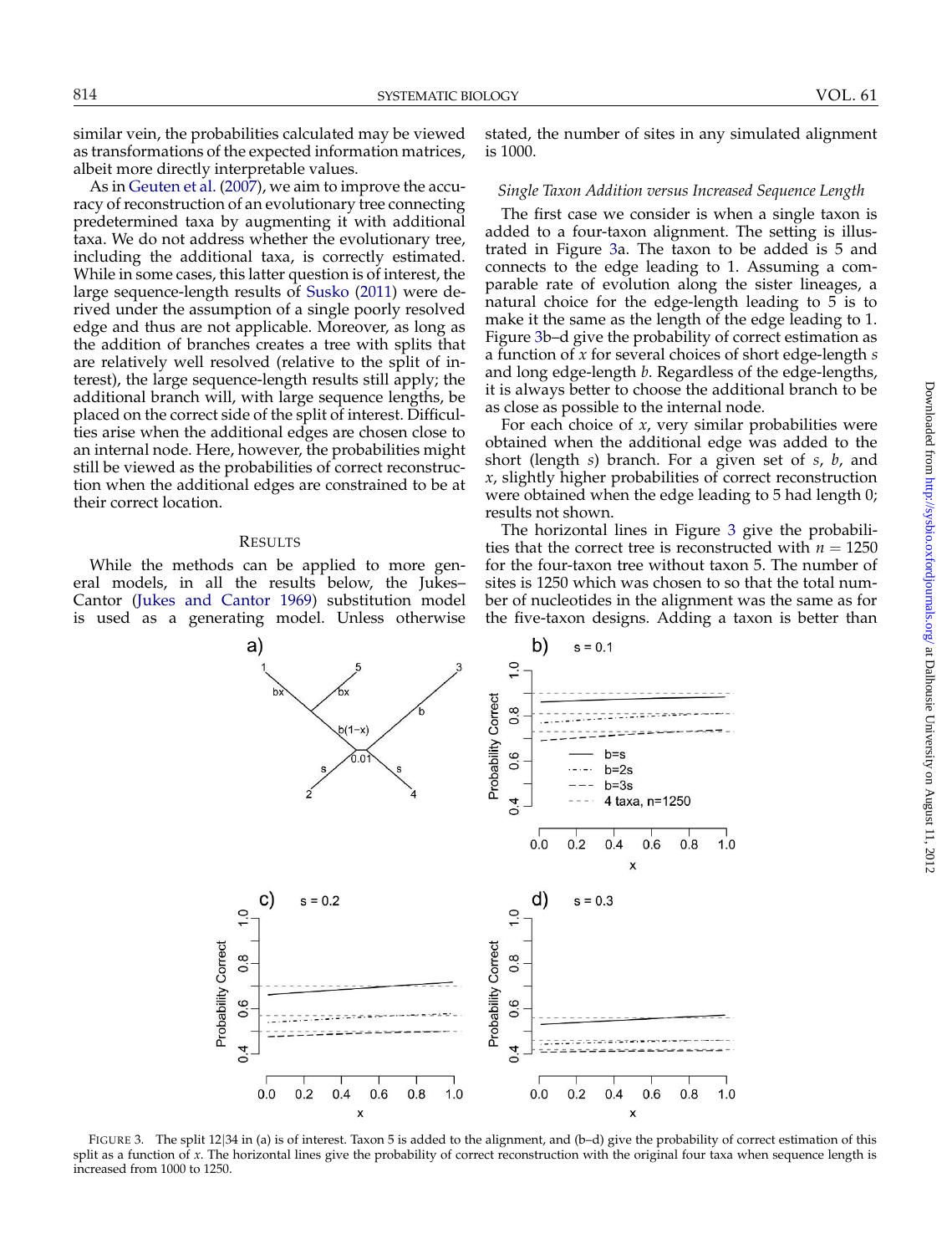| $e_5$<br>$\mathcal X$ |      |              |                      | ∍                            |                                      | 3                                            |      | 4            |                      |                              |                                      |                                              |                                              |        |
|-----------------------|------|--------------|----------------------|------------------------------|--------------------------------------|----------------------------------------------|------|--------------|----------------------|------------------------------|--------------------------------------|----------------------------------------------|----------------------------------------------|--------|
|                       | 0.25 | 0.50         | 0.75                 | 0.25                         | 0.50                                 | 0.75                                         | 0.25 | 0.50         | 0.75                 | 0.25                         | 0.50                                 | 0.75                                         | $\boldsymbol{u}$                             | $e_6$  |
| A                     | 0.56 | 0.57<br>0.57 | 0.58<br>0.58<br>0.58 | 0.56<br>0.57<br>0.58<br>0.55 | 0.57<br>0.58<br>0.58<br>0.56<br>0.57 | 0.58<br>0.59<br>0.59<br>0.58<br>0.58<br>0.58 | 0.57 | 0.58<br>0.60 | 0.59<br>0.61<br>0.63 | 0.56<br>0.58<br>0.59<br>0.56 | 0.58<br>0.60<br>0.61<br>0.58<br>0.60 | 0.59<br>0.62<br>0.63<br>0.59<br>0.62<br>0.64 | 0.25<br>0.50<br>0.75<br>0.25<br>0.50<br>0.75 | 1<br>2 |
| B                     | 0.56 | 0.58<br>0.58 | 0.60<br>0.60<br>0.60 | 0.57<br>0.59<br>0.61<br>0.56 | 0.59<br>0.60<br>0.61<br>0.57<br>0.57 | 0.60<br>0.61<br>0.62<br>0.59<br>0.59<br>0.59 | 0.59 | 0.62<br>0.66 | 0.65<br>0.71<br>0.77 | 0.58<br>0.61<br>0.64<br>0.58 | 0.61<br>0.64<br>0.68<br>0.60<br>0.63 | 0.63<br>0.68<br>0.73<br>0.62<br>0.66<br>0.71 | 0.25<br>0.50<br>0.75<br>0.25<br>0.50<br>0.75 | 1<br>2 |

<span id="page-4-0"></span>TABLE 1. Probabilities of correct reconstruction when two taxa are added

Notes: The tree with taxa 1–[4](#page-5-0) in Figure 4 is of interest. Taxon 5 is added to the edge  $e_5$ , and Taxon 6 is added to the edge  $e_6$ . In Table 1A, the lengths of new edges are *x* and *y* times the length of the edge they have connected to. In Table 1B, these lengths are 0. Because of the symmetry of the problem, not all possible edges for connection have results listed. For instance, adding taxa to 1 and 4 gives the same table as for 2 and 3. Here,  $s = 0.2$ ,  $b = 0.4$ , and  $a = 0.01$ 

increasing sequence length, as long as that taxon can be chosen so that the additional branch connects near an internal node. If instead, for instance, it connects at the half length of the terminal edge, the probabilities are comparable.

*Adding two taxa.*—Table 1 gives the probabilities of correct reconstruction when two taxa are sampled. Consistent with results when a single taxon is added, for each pair of branches that the taxa can be added to, one can see that probabilities of correct reconstruction are always larger when the taxa are added closer to an internal edge.

In Table 1A, it is marginally better to connect the two edges to the short edges 2 and 4. Since estimates of longer edges have larger variance, this may seem surprising, but because the connecting edges are of length *x* and *y* times the length of the edge they connect to, they will also be shortest when connected to 2 and 4. In Table 1B, the connecting edges are of length 0, and the optimal edges to connect them to are the long edges 1 and 3.

*Adding three or four taxa.*—The probabilities of correct reconstruction when adding three taxa are considered in Table 2. The first two taxa are added at the optimal locations from Table 1: attached to the short edges 2 and 4 as deeply as possible. Rather than adding additional edges to the short edges, it is best to add the third taxon to one of the long edges, again as deeply as possible.

Table [3](#page-5-0) gives the results adding a fourth taxon. The optimal location for addition is the remaining long edge 3 and, again, as deeply as possible. The associated optimal probability is 0.72. With 4 additional taxa and 1000 sites, the total number of additional sites is 4000. Thus, the comparable four-taxon design that does not add taxa but lengthens the 4 sequences is one with 2000 sites. The probability of correct reconstruction with this design is only 0.63.

### *Optimal Rates*

[Townsend](#page-10-0) ([2007\)](#page-10-0) defines an optimal rate of evolution for a four-taxon molecular clock tree as the rate which maximizes the probability that a character experiences at least one change along a middle edge but remains unchanged along its tips. For a rooted four-taxon tree with two taxa on each side of the root, he shows that the optimal rate is

$$
\lambda = \frac{1}{t_0} \log \frac{4T - t_0}{4T - 2t_0},\tag{4}
$$

where *T* is the total elapsed time from root to tips and  $t_0$  is the total length of the root branch. Figure [5](#page-5-0) gives the probability of correct reconstruction as a function of the rate  $\lambda$  for a four-taxon tree with equal terminal edgelengths,  $t_0 = 0.1$  and  $T = 1$ , 2, and 3. Indicated as well with vertical lines are Townsend's optimal rates from (4). These are close to, but consistently overestimate, optimal rates using maximized probability of reconstruction as the optimality criterion.

TABLE 2. Probabilities of correct reconstruction when a third taxon is added

| Edge |      | Probability | Edge |              | Probability |
|------|------|-------------|------|--------------|-------------|
|      | 0.25 | 0.65        |      | በ ንፍ<br>U.ZJ | 0.65        |
|      | 0.50 | 0.67        |      | 0.50         | 0.67        |
|      | 0.75 | 0.68        |      | 0.75         | 0.68        |
|      | 0.25 | 0.64        |      | 0.25         | 0.64        |
|      | 0.50 | 0.65        |      | 0.50         | 0.65        |
|      | 0.75 | 0.66        |      | J/J          | 0.66        |

Notes: The tree with taxa 1–4 in Figure [4](#page-5-0) is of interest. The first two taxa are added at the optimal location in Table 2: They are attached to edges 2 and 4 as deeply as possible:  $x = y = 0.75$ . The probabilities are listed as a function of the edge that the third taxon is added to and *x*; As with other design settings when an edge is added to an edge of length *l*, it is of length *lx* and is connected distance *lx* from the internal node.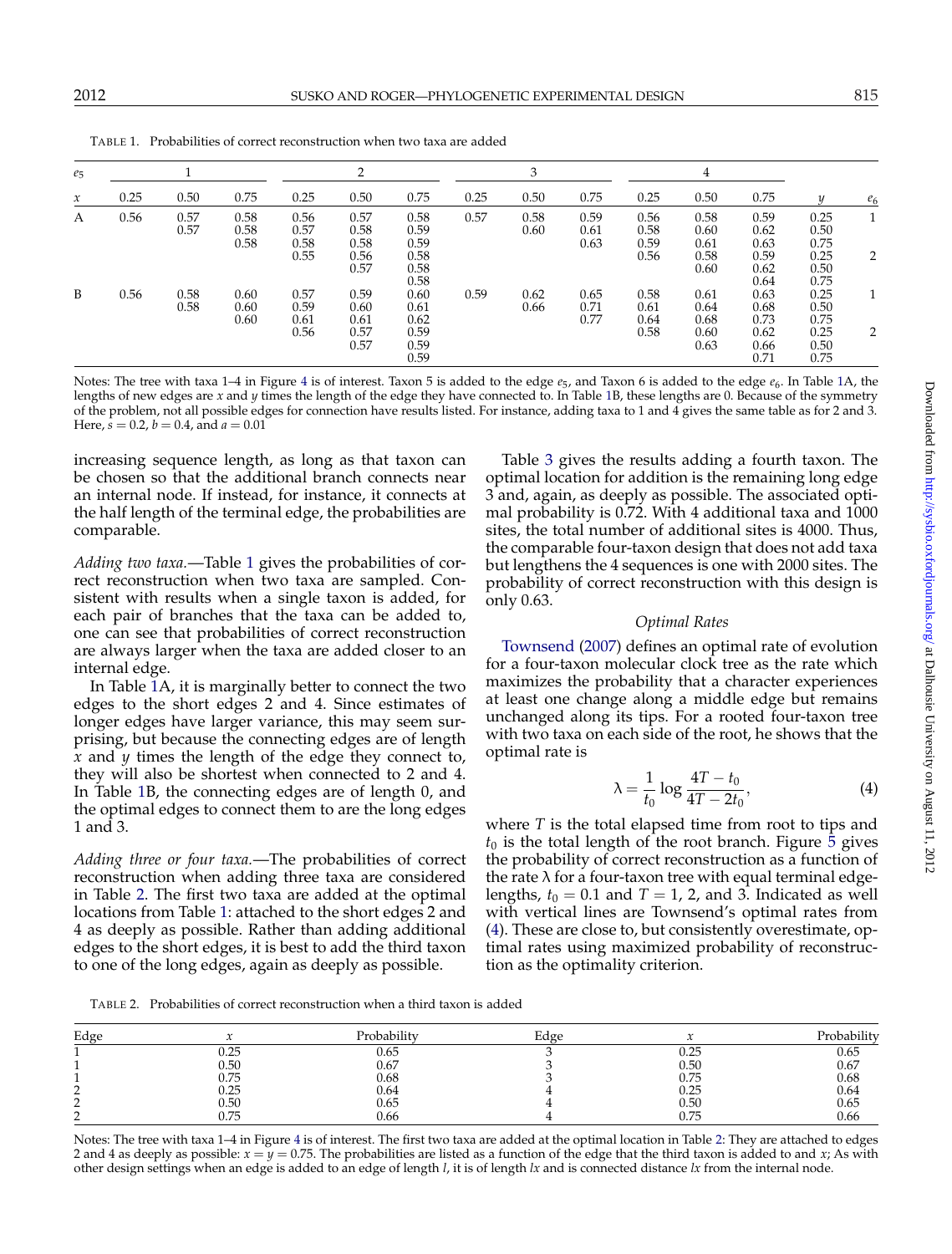| Edge |              | Probability | Edge |                              | Probability |
|------|--------------|-------------|------|------------------------------|-------------|
|      | በ ገ⊑<br>∪⊶∠∪ | 0.68        |      | U.Z.                         | 0.70        |
|      | 0.50         | 0.69        |      | 0.50                         | ים ה        |
|      | 0.75         | 0.69        |      | 0.75                         | 0.72        |
|      | 0.25         | 0.68        |      | $\sim$ $\sim$ $\sim$<br>U.Z5 | 0.68        |
|      | 0.50         | 0.68        |      | J.50                         | 0.69        |
|      | 0.75         | 0.69        |      |                              | 0.70        |

<span id="page-5-0"></span>TABLE 3. Probabilities of correct reconstruction when a fourth taxon is added

Notes: The tree with taxa 1–4 in Figure 4 is of interest. The first three taxa are added in the optimal locations from Tables [2](#page-4-0) and 3: The first two are added to short edges 2 and 4 with  $x = y = 0.75$  and the the third is added to 1 with  $x = 0.75$ . The probabilities are listed as a function of the edge that the fourth taxa is added to and *x*; as with other design settings when an edge is added to an edge of length *l*, it is of length *lx* and is connected distance *lx* from the internal node.

### *Seed Plant Phylogeny*

Figure [1](#page-1-0) gives the seed plant phylogeny used as an illustrative example in [Geuten et al.](#page-10-0) [\(2007](#page-10-0)). The edgelengths are the same as those of Figure 6 in [Geuten](#page-10-0) [et al.](#page-10-0) ([2007](#page-10-0)), which are ML estimates based on a 5544 site alignment; the alignment and tree are available at TreeBASE ([http://www.treebase.org\)](http://www.treebase.org) under the study ID S1811. Using these edge-lengths, and a GTR model, the optimal location for taxon addition was found to be at the node connecting to the terminal edge leading to *Arabidopsis*, unanimously by A-, D-, and E-optimality criteria of [Geuten et al.](#page-10-0) ([2007\)](#page-10-0). Our design strategy in a setting such as this becomes more complex because it requires a split of interest, the choice of which is unclear here, and hypothesizes a smaller-than-estimated edgelength for this split.

For our probabilistic criterion, a reasonable design investigation would consider a number of putative splits of interest that might potentially be wrong. Once the split of interest is chosen, since it is considered uncertain, one should consider the three possible resolved relationships of the four edges closest to the split. Fixing these choices and considering a number of hypothetical middle edge-lengths, the question becomes: where is it best to add an edge to the tree? It is possible that



FIGURE 4. The design for two-taxon addition. The split 12|34 is of interest and the two of the taxa 5 and 6 are to be added, possibly to the same edge. In the illustrative example, 5 is added to the edge leading to 1 and 6 is added to edge leading to 4.

multiple answers will arise in this case and that additional criteria will be required to decide which choice to pursue. We illustrate this approach by considering two splits of interest. These are labeled as *X* and *Y* in Figure [1](#page-1-0) that correspond to relatively small edge-lengths in the [Geuten et al.](#page-10-0) [\(2007](#page-10-0)) tree.

For the split *X* in Figure [1,](#page-1-0) there are three possible resolved relationships, which are given at the top of Figure [6](#page-6-0); similarly, for split *Y* in Figure [1](#page-1-0), the three resolved relationships are given in Figure [7](#page-7-0). For each of these resolved relationships, we considered several hypothetical small middle edge-lengths. We fixed the sequence length at 5544, as for the original data, and used a Jukes–Cantor model in the results reported below; similar results were obtained with a GTR model. A different optimal location for addition may be found for each of the fixed choices of split of interest, resolved relationship and middle edge-length. So, we calculated probabilities of correct resolution after adding a new edge to edges of the tree by varying all these conditions.



FIGURE 5. The probability of correct estimation as a function of an overall rate multiplier λ when the rooted generating tree has equal terminal edge-lengths, total distance *T* from root to tip and middle edgelength 0.01. Vertical lines indicate the optimal  $\lambda$  values ([4\)](#page-4-0) defined in [Townsend](#page-10-0) [\(2007\)](#page-10-0).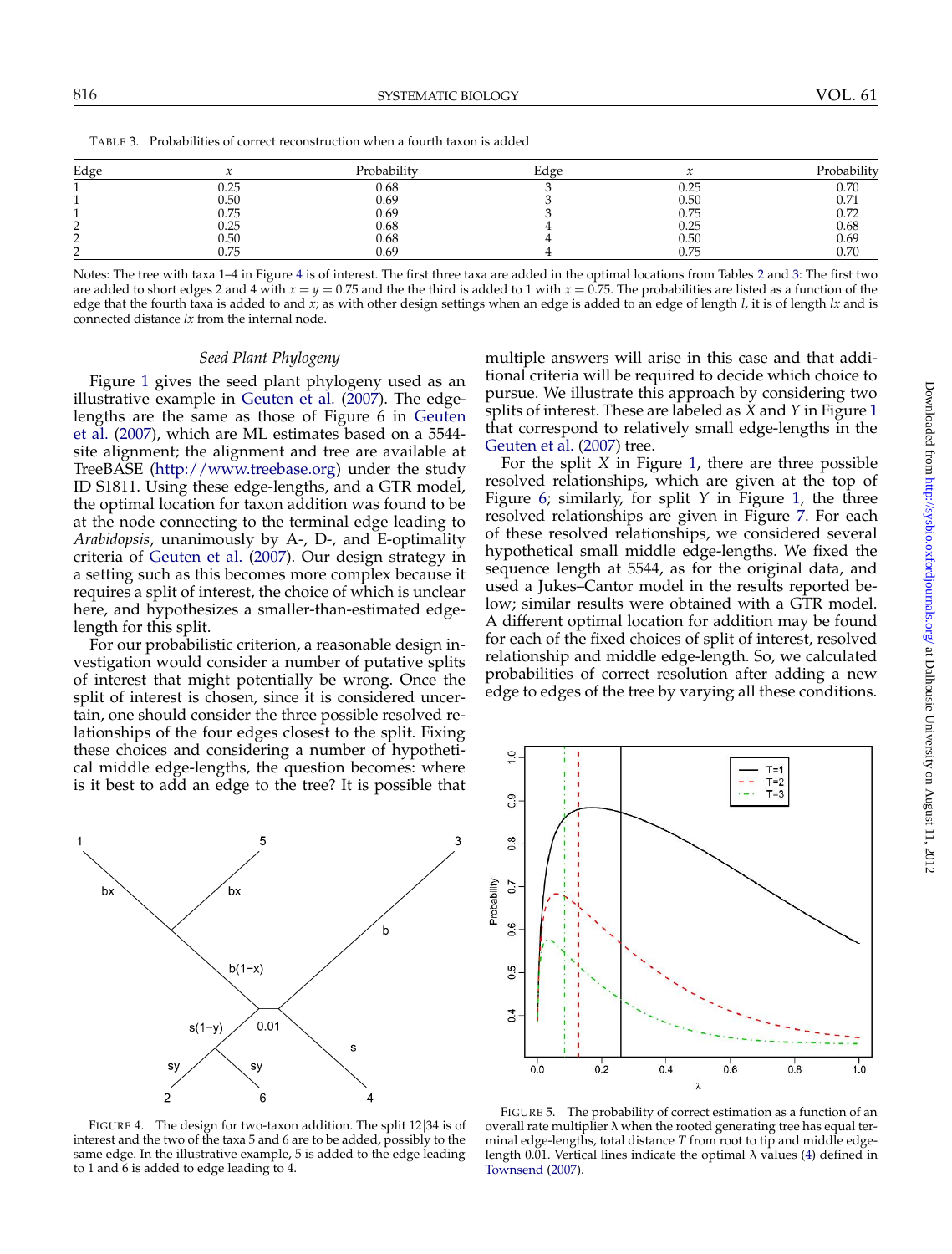<span id="page-6-0"></span>

FIGURE 6. The probability of correct reconstruction is plotted against middle edge-length when taxon addition is for the split *X* in Figure [1](#page-1-0). Each set of points plotted is for addition to an edge leading to a particular subtree in Figure [1](#page-1-0); *None* indicates that no addition was done. The subtree at the top of a column indicates the assumed resolved relationship in calculating probabilities of reconstruction after taxon addition. The first row of plots corresponds to the variable edge length scheme and the lower row to the fixed edge length scheme.

We considered additions to all edges of the tree. For each edge, we also considered additions along the edge at several locations. As a fraction of the total distance, these were one-fourth, one-half, and three-fourth of the total edge-length. Each choice of taxon addition also requires a length for the terminal edge to be added. To allow for the possibility that sampling closer to the split of interest comes with the cost that the added edge will be longer, we considered both a variable edge-length addition scheme and a fixed edge-length addition scheme. The fixed edge-length scheme simply involves adding an edge of length 0.05. Considering the tree as rooted at the split of interest, under the variable edge-length scheme, fixing the location of the edge to be added, the length was taken as the average length from root to tip for the subtree rooted at that location.

In the case of a middle edge-length  $1.0e^{-4}$ , probabilities and differences in probabilities of correct reconstruction were small; in fact, for a number of the edges, they were no better than without taxon addition. This case serves mainly to indicate that if, in fact,

the middle edge-length is sufficiently small, additional taxon selection, for a given sequence length, will not aid reconstruction.

For middle edge-length larger than  $1.0^{-4}$ , for each edge, we always found that probability of correct resolution was optimal after adding at the location closest to the split of interest. In addition, we found that the best edge to add the new taxon to was one of the four closest to the split of interest. Since for all choices of middle edge-length larger than 1.0e−4, the best location for addition was one of the four edges closest to the split of interest, in what follows we report results only for these four edges and for the location along these four edges closest to the split of interest.

The results for the split labeled *X* in Figure [1](#page-1-0) are given in Figure 6, and for the split *Y*, results are given in Figure [7](#page-7-0). Not surprisingly, additions to neighboring taxa for the same middle edge-length give similar probabilities of correct resolution. This is because optimal edge-length addition is closest to the split of interest; differences arise because this is still one-fourth of the way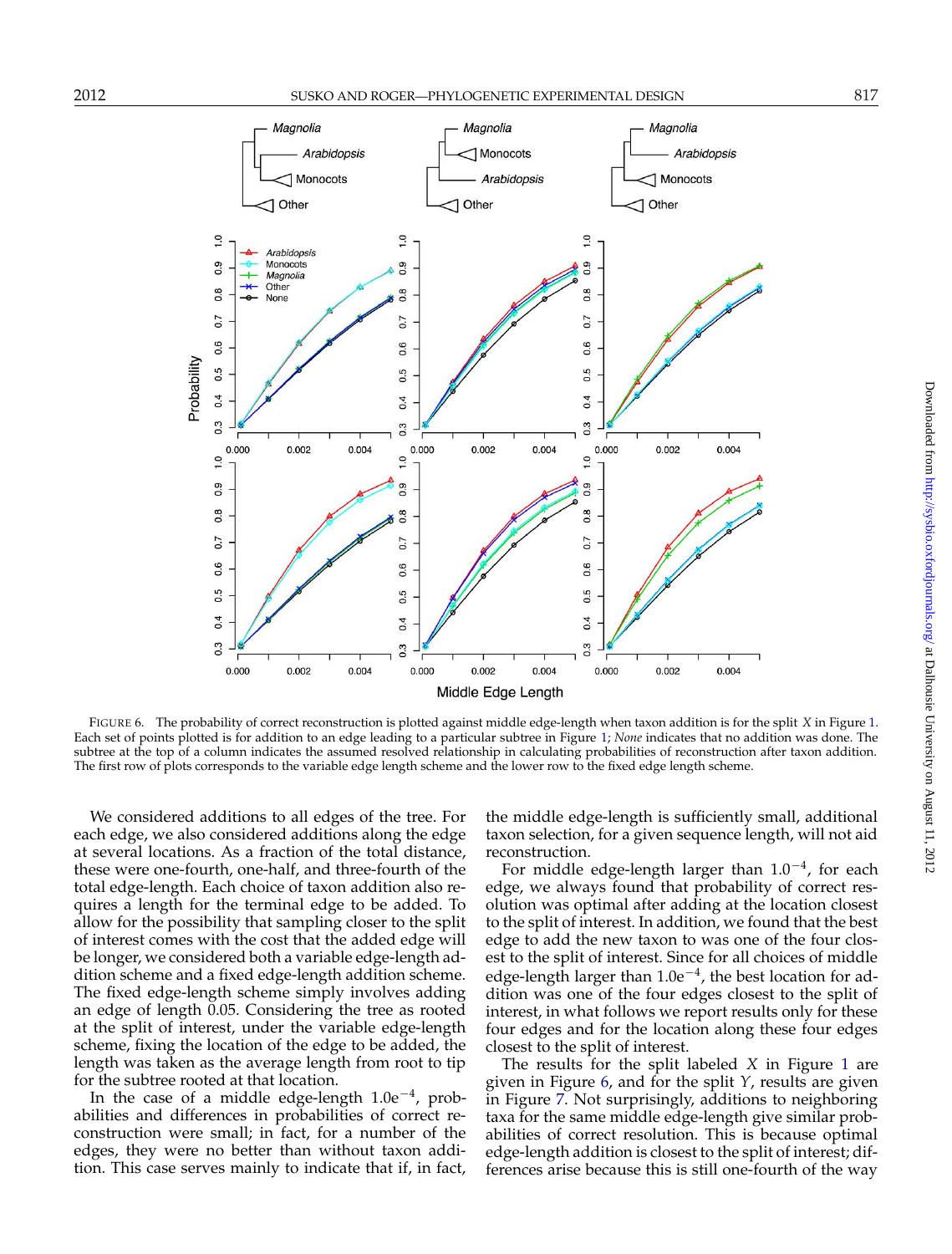<span id="page-7-0"></span>

FIGURE 7. The probability of correct reconstruction is plotted against middle edge-length when taxon addition is for the split *Y* in Figure [1](#page-1-0). Each set of points plotted is for addition to an edge leading to a particular subtree in Figure [1;](#page-1-0) *None* indicates that no addition was done. The subtree at the top of a column indicates the assumed resolved relationship in calculating probabilities of reconstruction after taxon addition. The first row of plots correspond to the variable edge length scheme and the lower row to the fixed edge length scheme.

along the edge. Considering the split labeled *X* first, it is almost always best to add the new edge to the long edge leading to *Arabidopsis*. In the cases where the neighbor of *Arabidopsis* is not the *Other* group, it appears that no substantial improvement is obtained by adding a new edge to the edge leading to the *Other* group or its neighbor. In contrast, when the *Other* group is the neighbor of *Arabidopsis*, the probability of correct resolution is improved by addition to any of the edges.

Similar results were obtained for split *Y*. The best location for addition was along the longest edge, leading to *Welwitschia* or its neighbor. While the improvement was obtained through taxon addition regardless of which of the four edges it was to, in the cases where the *Psilotum/Angiosperms* group was not the neighbor of *Welwitschia*, improvements were relatively small when adding to one of the branches leading to the *Psilotum/Angiosperms* group or its neighbor.

For the two splits interest, we get different choices for where it is best to add taxa. One could choose the placement, which maximizes the gain in performance. For most of the resolved splits, and a fixed middle edgelength, the largest difference in probabilities of correct resolution for the best addition and no taxon addition (the difference between the largest and smallest *y*-axis value) is greatest for the split *X* suggesting that, overall, adding to the node closest to *Arabidopsis* is the optimal choice.

Table [4](#page-8-0) gives probabilities of correct reconstruction of the splits *X* and *Y* when sequence length is doubled but taxa are deleted. These are of interest in cases where it may be possible to sample additional sites for some taxa. In such cases, it is of interest to know which taxa would be the best or worst to exclude from the additional sampling. As might be anticipated, it is better to delete taxa positioned farther away from the split of interest. What may be surprising are the rates of change in the probabilities. Considering the choices of best deletion, probabilities of reconstruction are almost constant when up to three taxa are deleted. They decrease precipitously if 6 or 7 taxa are deleted but are always better than when no taxa are deleted and the original number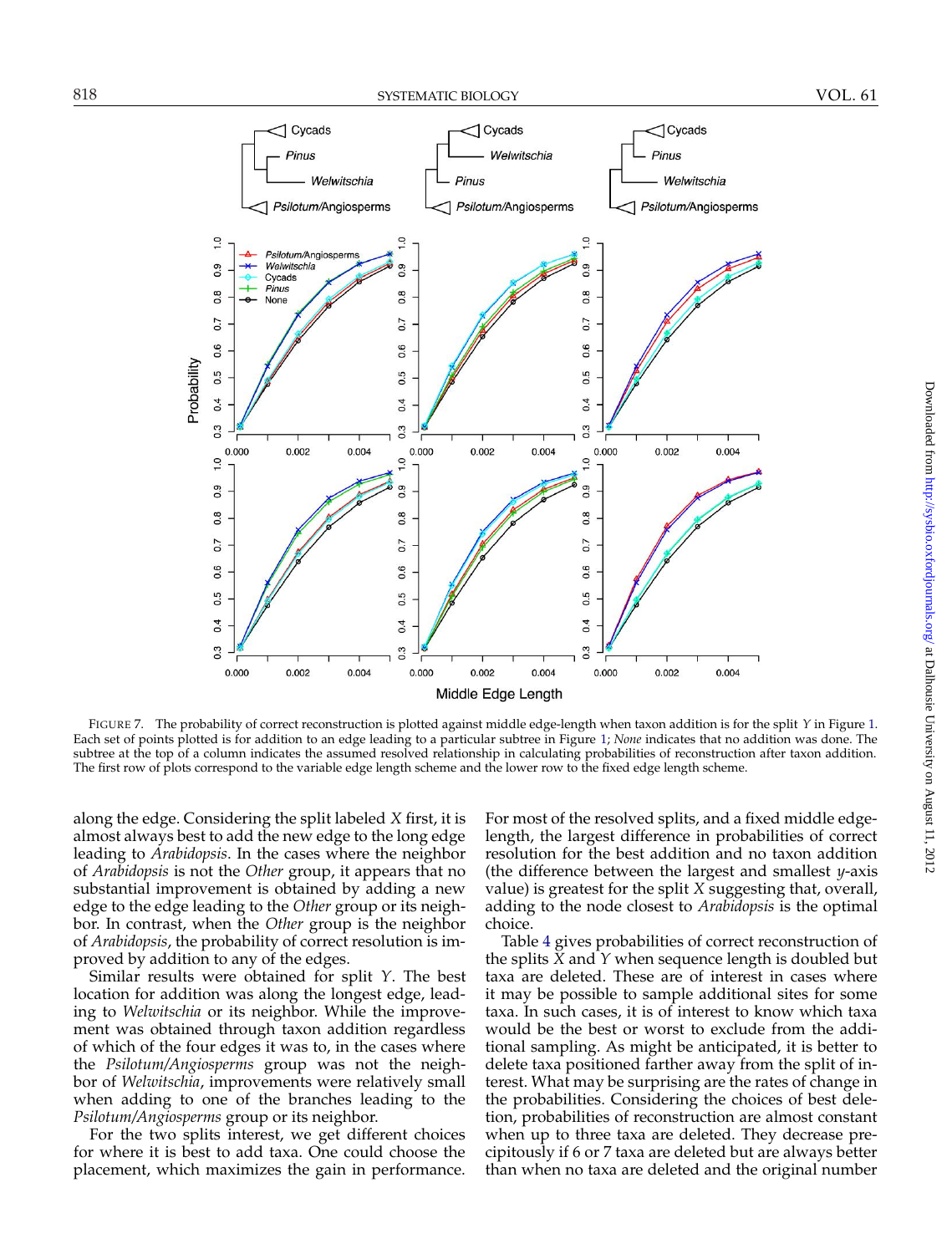<span id="page-8-0"></span>of sites is used. For the worst deletions and split *Y*, the probabilities decrease more rapidly with the number of taxa deleted. The worst deletion of 4 taxa is worse than the best deletion of 7 taxa and gives only a slightly better reconstruction probability than with half as many sites and no taxa deleted. Similarly for the split *X*, probabilities for the worst deletions are small and with 6–7 taxa deleted, worse than with half the sites and no taxa deleted.

# *Software Implementation*

Software for the tools presented here is available at [http://www.mathstat.dal.ca/](http://www.mathstat.dal.ca/~tsusko)∼tsusko.

Programs are provided that add and delete branches from a tree. The main program, pr4design, uses a control file similar to PAML ([Yang 1997](#page-10-0), [2007\)](#page-10-0) and returns probabilities calculated under a number of widely used nucleotide and amino acid substitution models.

#### **DISCUSSION**

By utilizing the large sequence-length results of [Susko](#page-10-0) [\(2011](#page-10-0)), we have developed a fast way of evaluating the merits of design strategies that add taxa or sites. An alternative approach is to estimate the probability of correct reconstruction via the corresponding proportion in repeated simulated sequence alignments. Because the theory implies that only the three competing topologies in Figure [2](#page-1-0) need to be considered, full tree searching is not necessary in simulations. To investigate the computational savings due to using the theoretical calculations, we obtained the central processing unit (CPU) times required for the several of the results by comparison with those required to obtain estimated trees in 1000 simulations using TREE-PUZZLE 5.2 ([Schmidt et](#page-10-0) [al. 2002](#page-10-0)). For the four-taxa with *n*=1000 and *n*=1250, the average CPU time was 0.002 s for the theoretical calculations and 33 s for simulation-based approximations. For the five-taxa examples at the two extremes, with  $x = 0.01$ and  $x = 0.99$ , the average CPU time was  $0.005$  s for theoretical calculations and 3 m 29 s for simulation-based approximations. Considering the *X* split for the seed plant data with 11 taxa, and a single edge-length setting from Figure [6,](#page-6-0) the theoretical calculations required 2 m 6 s and simulation-based approximations 15 m 44.312 s. The reason that theoretical calculations require more time for 11 taxa is that calculating the expected information matrices (expected negative second derivative matrix of the log likelihood) requires summing over all possible site patterns. These expectations can be approximated reasonably well by the negative second derivative matrix of the log likelihood for long sequences generated from the tree of interest. Using such an approximation with 100,000 sites in the 11 taxa seed data example gave a CPU time of 7.5 s.

To check how the theoretical approximations agreed with simulation-based approximations, we calculated simulation-based approximations for some of the

TABLE 4. Probabilities of correct reconstruction for the two splits *X* and *Y* in the seed plant tree when the number of sites is doubled but the taxa are deleted

| $Split = X$                          | $Split = Y$               |
|--------------------------------------|---------------------------|
| Taxa Deleted                         | Taxa Deleted              |
| 0.607 None                           | 0.761 None                |
| $0.607$ Zar                          | 0.761 Zea                 |
| 0.606 Wel Zar                        | 0.760 Ara Zea             |
| 0.606 Wel Zar Pin                    | 0.759 Ara Ory Zea         |
| 0.605 Wel Zar Pin Psi                | 0.754 Nym Ara Ory Zea     |
| 0.599 Wel Zar Cyc Pin Psi            | 0.739 Zar Nym Ara Ory Zea |
| 0.574 Wel Zar Cyc Pin Psi Nym        | 0.720 Zar Nym Mag         |
|                                      | Ara Ory Zea               |
| 0.533 Zea Wel Zar Cyc Pin Psi Nym    | 0.671 Zar Psi Nym Mag     |
|                                      | Ara Ory Zea               |
| $1: 0.547$ Ory                       | 0.736 Cyc                 |
| 2: 0.542 Ory Nym                     | 0.717 Cyc Psi             |
| 3: 0.533 Ory Amb Nym                 | 0.686 Cyc Psi Amb         |
| 4: 0.530 Ory Psi Amb Nym             | 0.658 Psi Amb Nym Mag     |
| 5: 0.526 Ory Pin Psi Amb Nym         | 0.611 Cyc Psi Amb         |
|                                      | Nym Mag                   |
| 6: 0.516 Wel Zar Cyc Pin Amb Nym     | 0.564 Psi Amb Nym         |
|                                      | Mag Ory Zea               |
| 7: 0.493 Ory Wel Zar Cyc Pin Amb Nym | 0.516 Cyc Psi Amb Nym     |
|                                      | Mag Ory Zea               |
|                                      |                           |

Notes: Listed in the top portion of the table are the best choices for deletion and in the bottom panel, the worst choices. The middle edgelength is set to 0.002 in both cases. For the original number of sites, and with no taxa deleted, the probabilities of correct reconstruction are 0.516 and 0.638.

settings in Figure [3](#page-3-0). The results are given in Figure 8. One can see that for most settings, theoretical and simulation-based approximations coincide up to the level of uncertainty inherent in the simulationbased approximations. For some of the larger probabil-



FIGURE 8. The theoretical approximations for some of the Figure [3](#page-3-0) settings plotted against simulation-based approximations. Simulation-based approximations were determined as the proportion of correct estimations over 1000 simulations. Error bars indicate 95% confidence intervals for the true probabilities of correct reconstruction.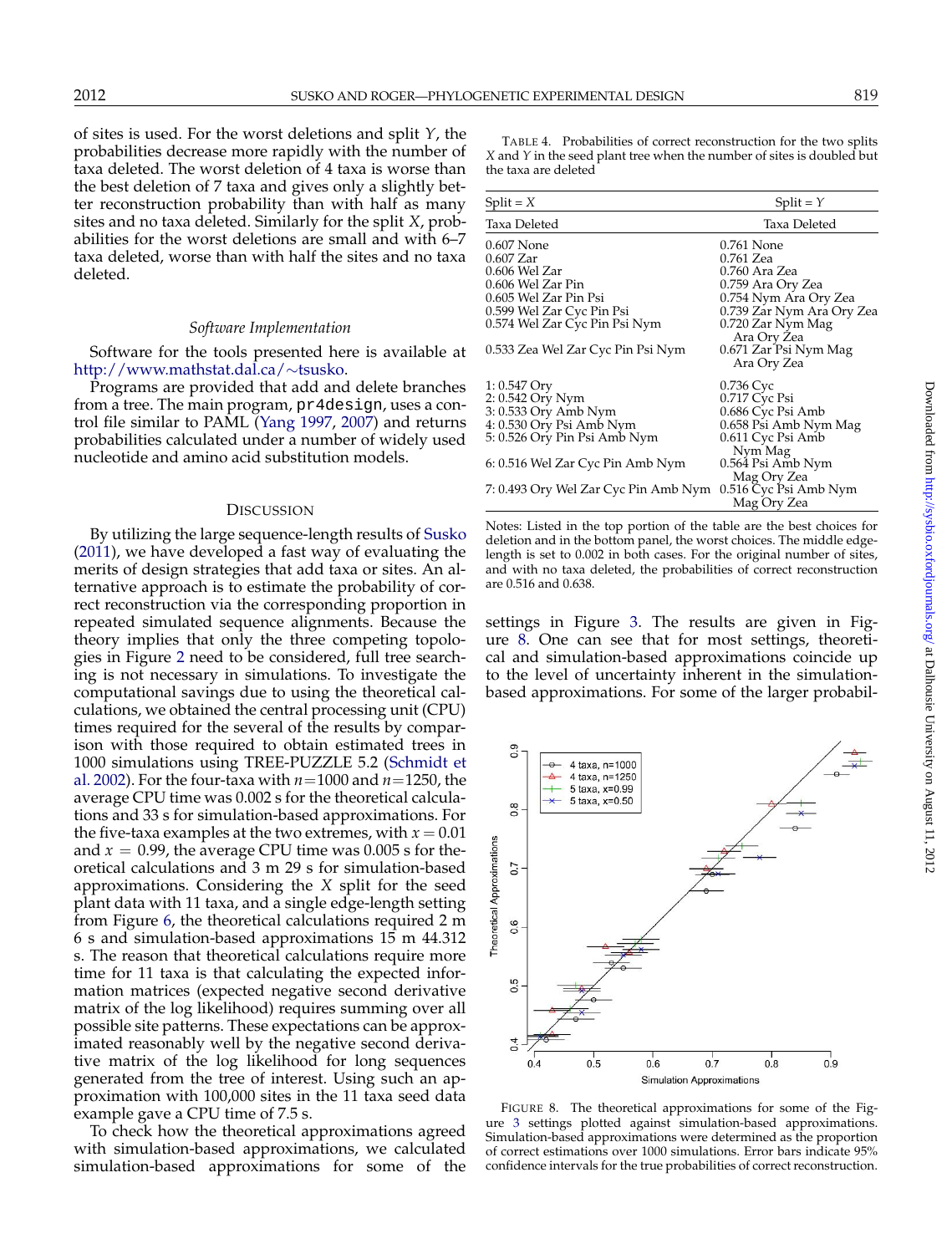SYSTEMATIC BIOLOGY VOL. 61

ities of reconstruction, the theoretical probabilities are smaller than the simulation approximation. It may be the case that for such settings, larger sequence lengths are required for the theoretical approximations to be accurate. In any case, the relative rankings of the probabilities whether via simulation or theory remain roughly the same.

In general, we found that it is usually better to add taxa that connect near an internal node for the split of interest, if they can be so chosen, and that it is better to sample additional taxa than to add a comparable number of sites to the data set of interest. The findings here are largely consistent with [Geuten et al.](#page-10-0) [\(2007](#page-10-0)) who similarly found that it is almost always better to add taxa that connect near an internal node for the split of interest. (An exception arises with one of their design criteria, E-optimality, which sometimes prefers connection farther along long edges, but the other two criteria, A and D optimality, favor deep placement.) [Geuten et al.](#page-10-0) [\(2007](#page-10-0)) found it best to place the additional taxa along a long edge, which appears to differ somewhat from the findings reported here. In our study, however, we assumed additional lineages would have the same evolutionary rate as sister lineages. Thus, the edge-lengths of taxa connecting to long edges are longer than those connected to short edges. If this is the case, it is sometimes better to sample taxa connecting to a short edge. In contrast, [Geuten et al.](#page-10-0) ([2007](#page-10-0)) usually added fixedlength edges. For comparison, we sometimes added zero-length edges and, unsurprisingly, found that it was better to attach to long edges.

In the larger seed plant phylogeny example, the two different splits of interest gave two different optimal edges for addition that were almost always near the split of interest. In this case, other information may be used to decide which of these two choices to follow up on, such as which region of the tree is of greater interest and what taxa are available to add. Choosing the edge that gave the biggest improvement in probability of correct resolution suggested that addition to *Arabidopsis* is best, which is consistent with the findings in [Geuten et al.](#page-10-0) [\(2007](#page-10-0)). In any case, similar results were obtained for the each of these, consistent with results for smaller numbers of taxa. For instance, it was best to add to the longest edge near the split of interest. Interestingly, when the *Other* group was not a neighbor of the longest edge, the probability of correct resolution did not increase appreciably if an additional taxon was added to it, particularly under the variable edge length scheme, where the new edge is likely to be longer. This is likely a consequence of the *Other* group containing the largest number of taxa.

The criteria of [Geuten et al.](#page-10-0) [\(2007](#page-10-0)) were transformations of the expected information matrix of the edgelength parameters for the true topology. As shown in [Susko](#page-10-0) ([2011\)](#page-10-0), the probability of reconstruction is heavily dependent upon the expected information matrix but also requires knowledge of the correlations of key quantities across the three competing topologies of interest.

It is important to keep in mind that for all the exam-

ples considered here, the phylogenetic position of the taxon to be added is known in advance. Even if this is the case, it is possible that with real data, the *estimated* position of the additional taxon may be uncertain, leading to increased apparent uncertainty in the topology near the split of interest (i.e., lowered bootstrap support values). Although this may seem a counterproductive strategy to increase resolution, the problem might be remedied by constraining the topology after taxon addition so that the new taxon is forced to remain in its known position during tree searching.

Finally, we also investigated the case where additional sampling of sequence data is performed but some of the original taxa are not included. This situation would occur when the investigator is interested in gathering more data but cannot for logistical or financial reasons sample all taxa in the original matrix. In this case, we showed that unsurprisingly the optimal taxa to "leave out" in additional sampling effort are often distant to the split of interest. Unexpectedly, quite a large number of such taxa can be left out without drastically affecting the probability of correct reconstruction by doubling the number of sites to the original matrix. Those taxa whose deletion most negatively impact on the probabilities of reconstruction are much closer to the split of interest, as expected. Interestingly, the latter taxa are not the same taxa next to which sampling of additional edges is expected to most improve probabilities of reconstruction. That is, while our analyses suggest that addition of taxa next to *Arabidopsis* in the seed plant data set is the optimal choice to maximize probability of correct reconstruction of branch *X*, we found that the worst taxon to delete when sampling new sites is actually *Oryza* (*Arabidopsis* was not even among the worst seven taxa to delete). These methods will be very helpful aiding the selection of taxa for additional sequence sampling. Furthermore, as data matrices grow larger and larger, they can be used by researchers to choose subsets of taxa from their data matrices for computationally intensive analyses that would otherwise be impossible with the full taxon set.

### SUPPLEMENTARY MATERIAL

The alignment and Newick format treefile used in the Seed Plant Data example and considered as well in [Geuten et al.](#page-10-0) ([2007\)](#page-10-0) are available at Tree-BASE [\(http://www.treebase.org\)](http://www.treebase.org) under the study ID S1811.

#### FUNDING

This research was supported by Discovery grants awarded to A.J.R. and E.S. by the Natural Sciences and Engineering Research Council of Canada.

#### ACKNOWLEDGMENTS

A.J.R. acknowledges support from the Canada Research Chairs Program and the Tula Foundation. E.S. and A.J.R. are members of the Centre for Comparative Genomics and Evolutionary Bioinformatics.